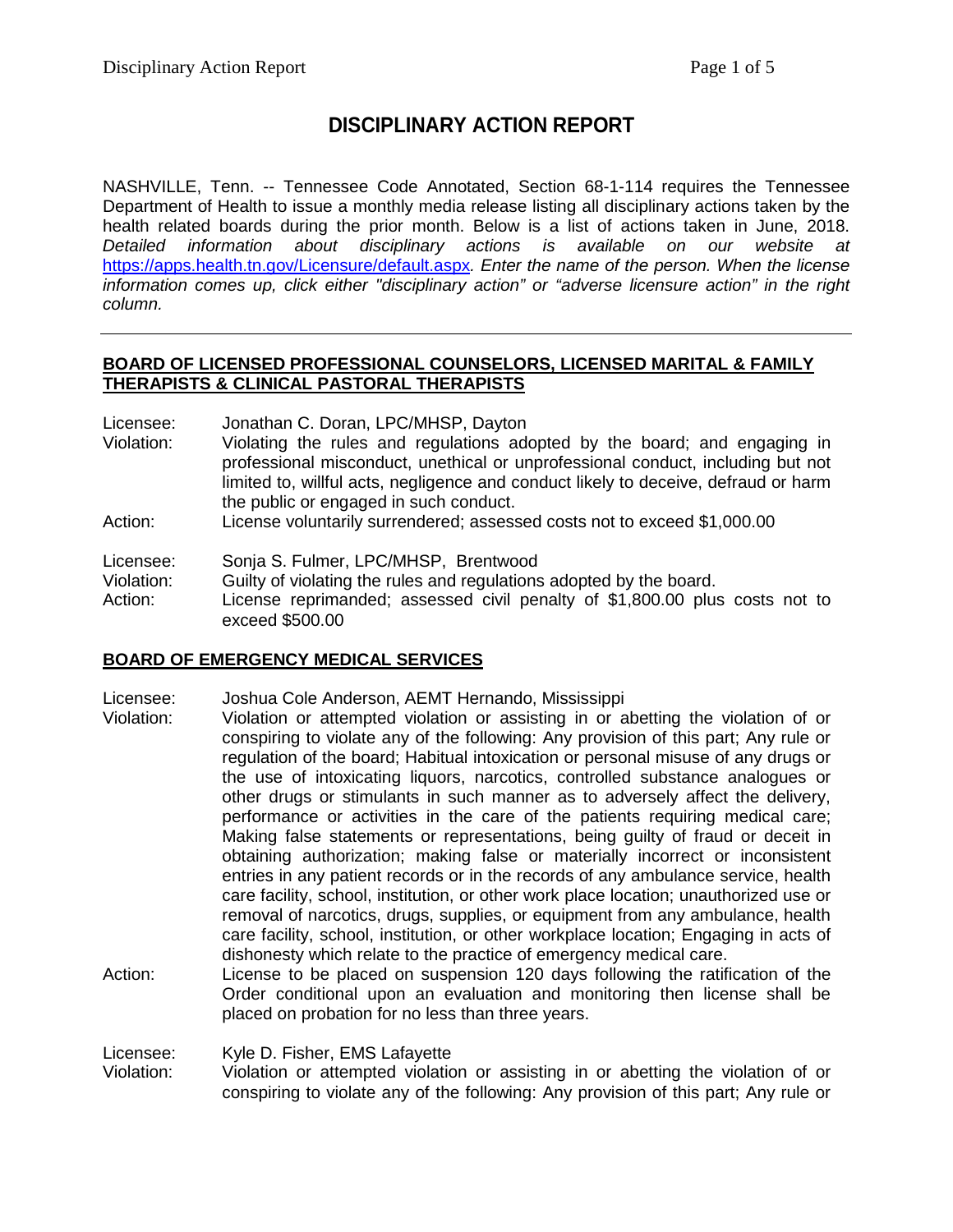regulation of the board; Making false statements or representations, being guilty of fraud or deceit in obtaining authorization; Making false or materially incorrect or inconsistent entries in any patient records or in the records of any ambulance service, health care facility, school, institution or other work place location; Unauthorized use or removal of narcotics, drugs, supplies or equipment from any ambulance, health care facility, school, institution or other work place location; Performing or attempting emergency care techniques or procedures without proper permission, license, certification, training, medical direction , or otherwise engaging in unethical practices or conduct; Unethical Practices and Conduct. Emergency medical services and emergency medical services personnel shall be subject to discipline or may be denied authorization for unethical practices or conduct which includes but shall not be limited to the following; Engaging in acts of dishonesty which relate to the practice of emergency medical care. Willfully failing to file a report or record required by state or federal law, or willfully impeding or obstructing such filing, or inducing another person or licensee to do so.

Action: License to be placed on suspension 120 days following the ratification of the Order conditional upon an evaluation and monitoring then license shall be placed on probation for no less than three years and complete continuing education on ethics.

### **BOARD OF HEALTH CARE FACILITES**

| Licensee:<br>Violation:<br>Action: | Creekside Villas 500, HCF, Murfreesboro<br>An ACLF shall provide personal services as follows: each ACLF shall provide<br>each resident with at least the following personal services: safety when in the<br>ACLF; an ACLF shall provide personal services as follows: each ACLF shall<br>provide each resident with at least the following personal services: Daily<br>awareness of the individual's whereabouts.<br>Assessed civil penalties in the amount of \$1,000.00                                                                                                                                                                                                                                                                                                   |
|------------------------------------|------------------------------------------------------------------------------------------------------------------------------------------------------------------------------------------------------------------------------------------------------------------------------------------------------------------------------------------------------------------------------------------------------------------------------------------------------------------------------------------------------------------------------------------------------------------------------------------------------------------------------------------------------------------------------------------------------------------------------------------------------------------------------|
| Licensee:<br>Violation:<br>Action: | Family Ministries John M. Reed Center, HCF Limestone<br>An ACLF shall ensure that all drugs and biologicals shall be administered by a<br>licensed professional operating within the scope of professional license and<br>according to the resident's plan of care<br>Assessed civil penalties in the amount of \$500.00                                                                                                                                                                                                                                                                                                                                                                                                                                                     |
| Licensee:<br>Violation:<br>Action: | Hearth at Hendersonville, HCF, Hendersonville<br>An ACLF shall provide personal services as follows: each ACLF shall provide<br>each resident with at least the following personal services: safety when in the<br>ACLF; plan care: An ACLF shall develop a plan of care for each resident<br>admitted to the ACLF with input and participation from the resident or the<br>resident's legal representative, treating physician or other licensed health care<br>professionals or entity delivering patent services within five days of admission.<br>The plan of care shall be reviewed and/or revised as changes in resident needs<br>occur, but not less than semi-annually by the above appropriate individuals.<br>Assessed civil penalties in the amount of \$1,000.00 |
| Licensee:<br>Violation:            | Midsouth Health & Rehabilitation Center, HCF, Memphis<br>The nursing home shall have a full time administrator licensed in Tennessee,<br>who shall not function as the director of nursing. Any change of administrators                                                                                                                                                                                                                                                                                                                                                                                                                                                                                                                                                     |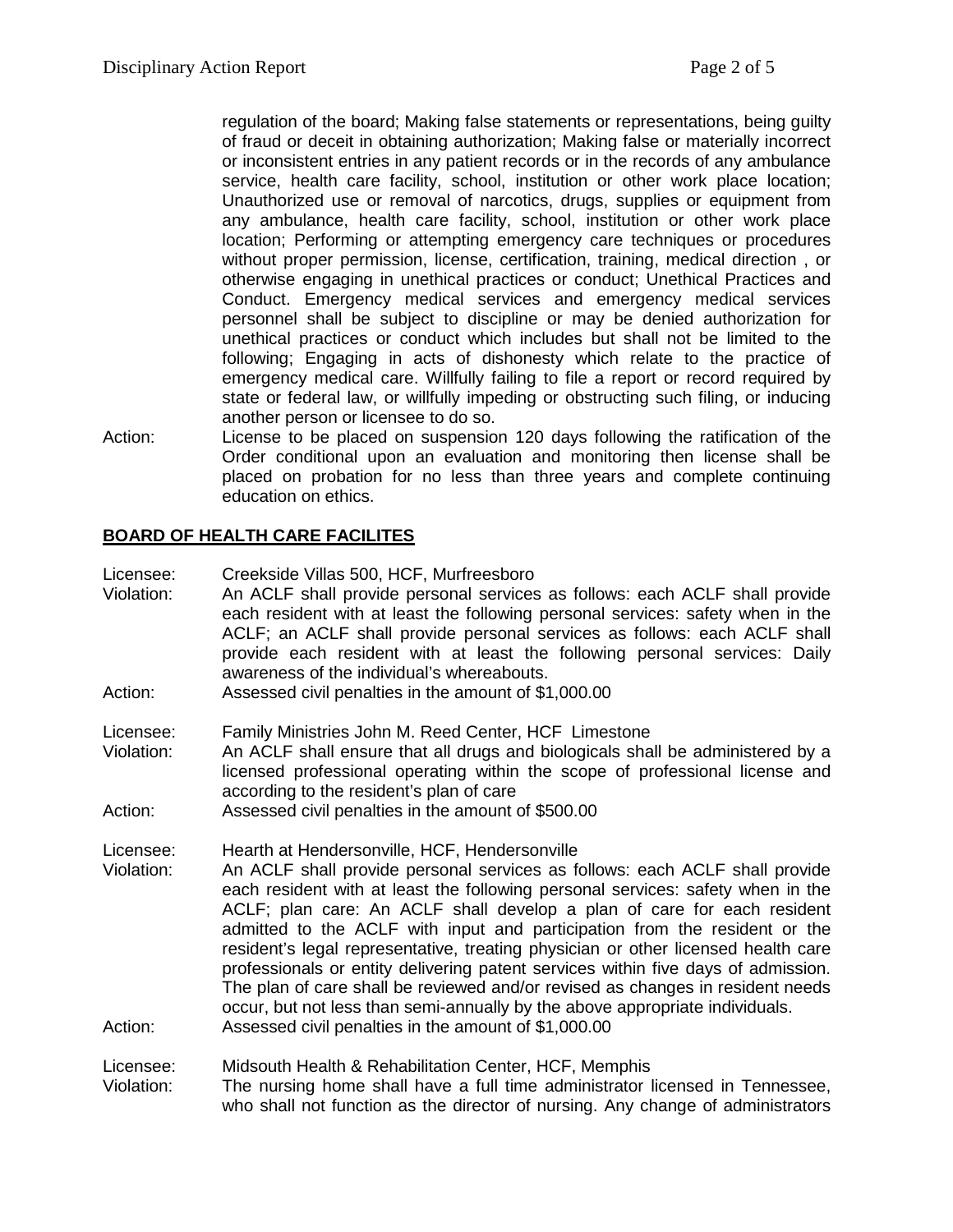shall be reported in writing to the department within fifteen days. The administrator shall designate in writing an individual to act in his/her absence in order to provide the nursing home with administrative direction at all times. The administrator shall assure the provision of appropriate fiscal resources and personnel required to meet the needs of the residents; each nursing home shall adopt safety policies for the protection of residents from accident and injury; performance improvement: the nursing home must ensure that there is an effective, facility-wide performance and improvement program to evaluate resident care and performance of the organization; physician services: the medical director shall be responsible for the medical care in the nursing home. The medical director shall: make periodic visits to the nursing home to evaluate the existing conditions and make recommendation for improvements; infection control: the nursing home must provide a sanitary environment to avoid sources and transmissions of infections and communicable diseases. There must be an active program for the prevention, control, and investigation of infections and communicable disease; nursing services: each home shall have a licensed practical nurse or registered nurse on duty at all times and at least two nursing personnel on duty each shift; nursing services: the director of nursing shall have the following responsibilities: notify the resident's physician when medically indicated; food and dietetic services: menus must meet the needs of the residents; the nursing home shall establish and implement written policies and procedure setting forth the rights of residents for the protection and preservation of dignity, individuality, and to the extent possible, independence. Residents and their families or other representative's shall be fully informed and documentation shall be maintained in the resident's file of the following rights: to be free from mental and physical abuse. Should this right be violated, the facility must notify the department within five working days. The Tennessee Department of Human Services, Adult Protective Services shall be notified immediately; continued competency: the facility must compete a performance review of each nurse aide employee at least once every 12 months and must provide regular in-service education based on the outcome of these reviews Action: License placed on probation for six months with terms

- 
- Licensee: Raintree Terrace, HCF, Knoxville Violation: An ACLF shall provide personal services as follows: Each ACLF shall provide each resident with at least the following personal services: safety when in the ACLF
- Action: Assessed civil penalty in the amount of \$500.00

Licensee: The Terrace at Mountain Creek, HCF, Chattanooga<br>Violation: Resident medication. An ACLF shall: ensure that all

- Resident medication. An ACLF shall: ensure that all drugs and biologicals shall be administered by a licensed professional operation within the scope of the professional license and according to the resident's plan of care; an ACLF shall have documented plans and procedure to show evacuation of all residents; plan of care: an ACLF shall develop a plan of care for each resident admitted to the ACLF with input and participation from the resident or the resident's legal representative, treating physician or other licensed health care professionals or entity delivering patent services within five days of admission. The plan of care shall be reviewed and/or revised as changes in resident needs occur, but not less than semi-annually by the above appropriate individuals.
- Action: Assessed civil penalties in the amount of \$1,500.00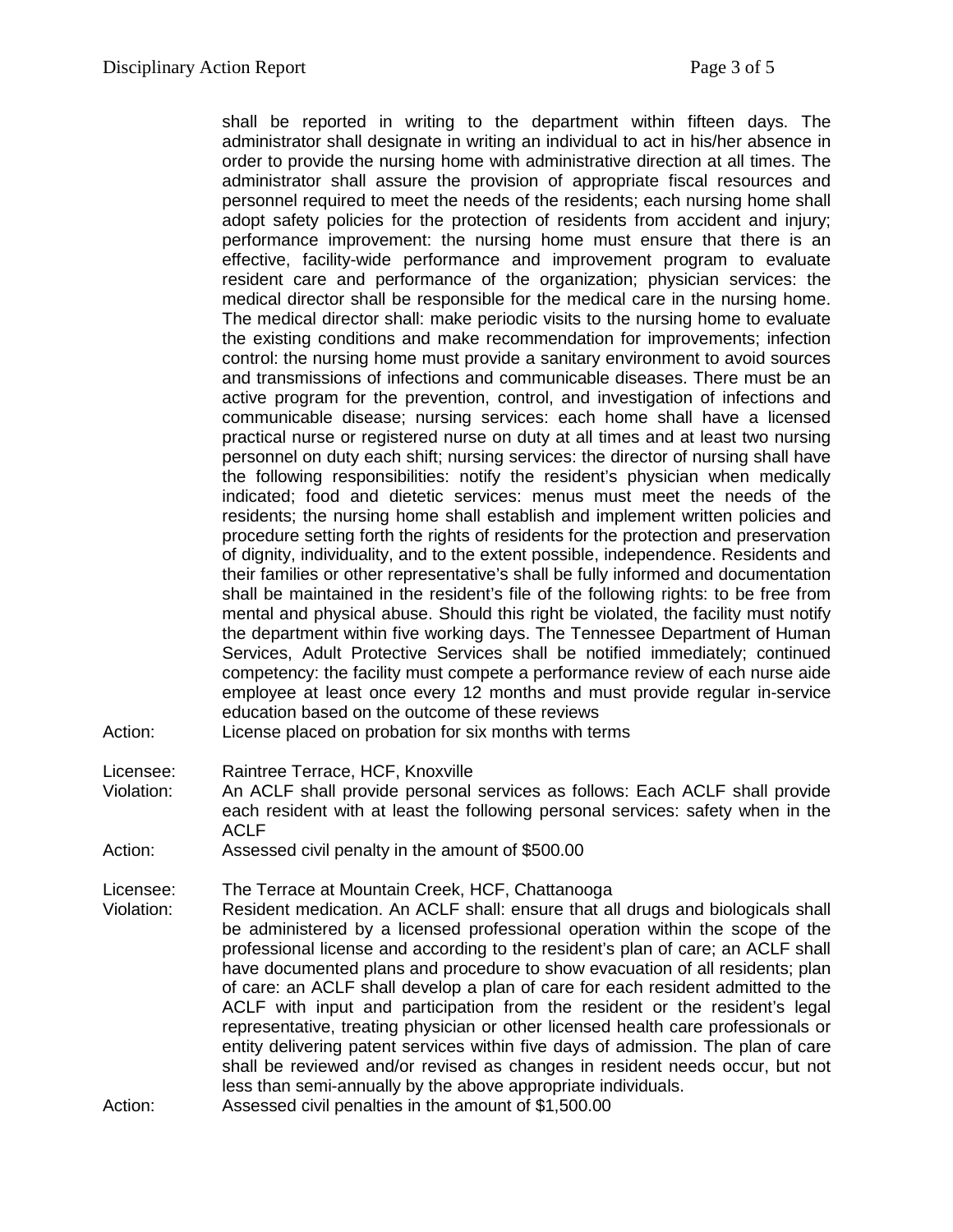# **BOARD OF MASSAGE LICENSURE**

| Licensee:<br>Violation: | Jessica Heaps, Applicant, Gainsboro<br>Has been convicted in a court of competent jurisdiction of an offense that<br>constitutes a misdemeanor under the laws of this state. |
|-------------------------|------------------------------------------------------------------------------------------------------------------------------------------------------------------------------|
| Action:                 | Conditional license granted                                                                                                                                                  |
| Licensee:               | Nicole Leshea Seals, LMT White Pine                                                                                                                                          |
| Violation:              | Failure to maintain sufficient continuing education credits                                                                                                                  |
| Action:                 | Conditional license granted; assessed civil penalty of \$775.00                                                                                                              |
| Licensee:               | Taucha Stewart, LMT Memphis                                                                                                                                                  |
| Violation:              | Failure to maintain sufficient continuing education credits                                                                                                                  |
| Action:                 | Conditional license granted; assessed civil penalty of \$500.00                                                                                                              |

### **BOARD OF PHARMACY**

| Licensee:  | Erica Lee, PharmD, Germantown                                              |
|------------|----------------------------------------------------------------------------|
| Violation: | Been convicted of a crime; been guilty ofunprofessional conduct.           |
| Action:    | Conditional license granted upon applicant remaining engaged and compliant |
|            | with Tennessee Pharmacy Recovery Network for no less than 5 years.         |

## **REFLEXOLOGY REGISTRY**

| Licensee:  | Jun Liu, Applicant Clarksville                   |
|------------|--------------------------------------------------|
| Violation: | Failed to attend an approved reflexology program |
| Action:    | Application denied                               |

## **ABUSE REGISTRY**

| Name:       | Deana R. Smith                     |
|-------------|------------------------------------|
| Abuse:      | Exploitation                       |
| Profession: | <b>Executive Director</b>          |
| Name:       | Jessica Augustine                  |
| Abuse:      | Neglect                            |
| Profession: | <b>Direct Support Professional</b> |
| Name:       | Lee Annette Bowman                 |
| Abuse:      | Physical                           |
| Profession: | Home Manager and CNA (Revoked)     |
| Name:       | Alexis Ferguson                    |
| Abuse:      | Neglect                            |
| Profession: | <b>Direct Support Staff</b>        |
| Name:       | Celena Hayes                       |

Abuse: Physical

Profession: Home Manager